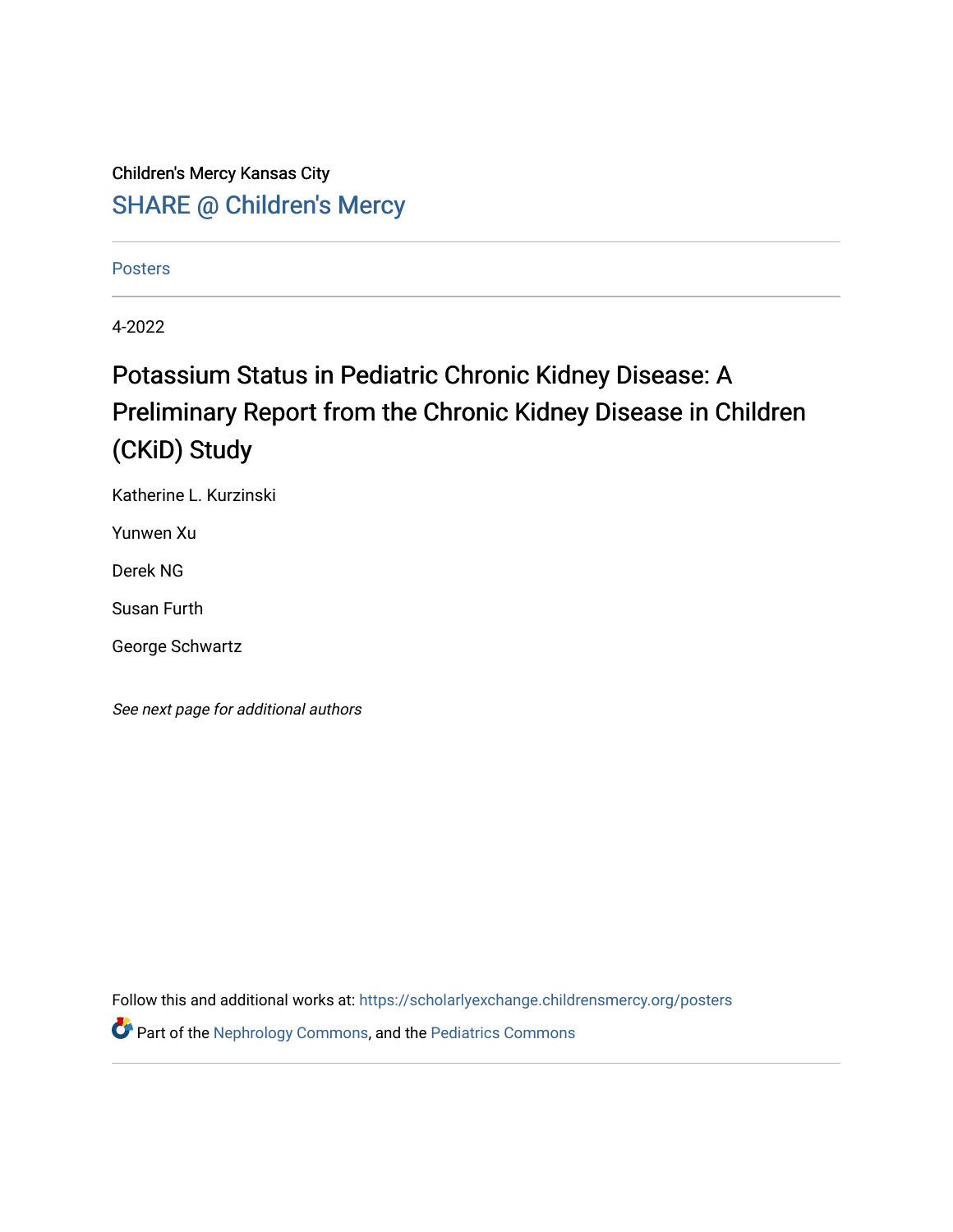### Authors

Katherine L. Kurzinski, Yunwen Xu, Derek NG, Susan Furth, George Schwartz, and Bradley A. Warady